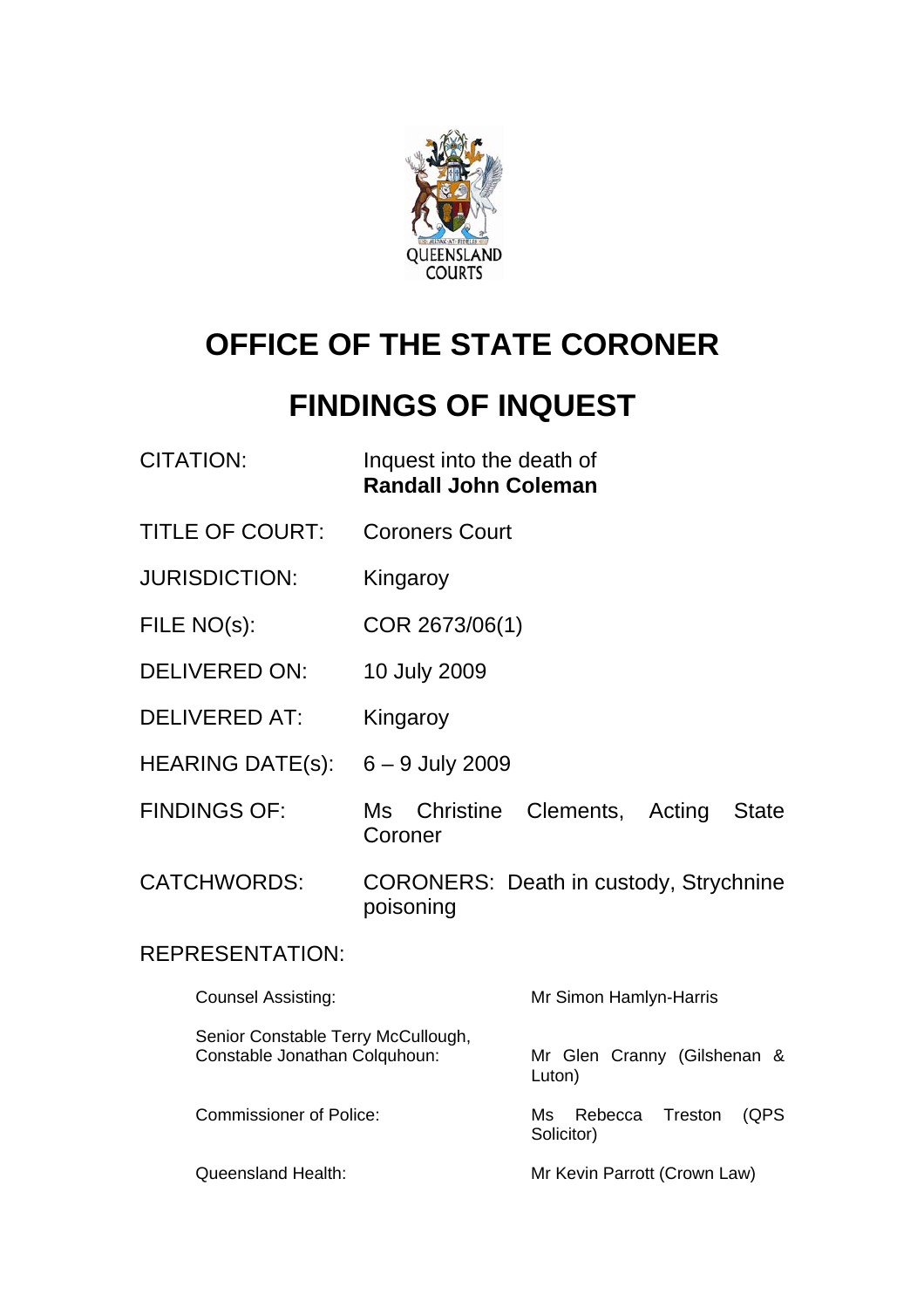The *Coroners Act 2003* provides in s45 that when an inquest is held into a death in custody, the coroner's written findings must be given to the family of the person who died, each of the persons or organisations granted leave to appear at the inquest and to various specified officials with responsibility for the justice system including the Attorney-General and the Minister for Police and Corrective Services. These are my findings in relation to the death of Randall John Coleman. They will be distributed in accordance with the requirements of the Act and posted on the website of the Office of the State Coroner.

# **Introduction**

On the afternoon of 18 January 2007 Randall Coleman was a prisoner in the Kingaroy Watchhouse where he had been in police custody for more than two days. After attracting the attention of a police officer he claimed to have intentionally ingested an amount of strychnine. He showed the officer a vial containing a pink substance and, when asked, said it had been secreted into custody in his sock.

Mr Coleman was immediately taken to Kingaroy Hospital. He initially denied that he had taken strychnine but within 10 minutes began to suffer cramps and he admitted he had ingested strychnine. Consistent with the expected symptoms of strychnine ingestion, he then began to experience muscular spasms and convulsions before going into cardiac arrest. Attempts to revive him were unsuccessful and he was declared deceased at 4:20pm. He was 39 years of age.

Mr Coleman's death was a "*death in custody*"<sup>[1](#page-1-0)</sup> within the terms of the Act and so it was reported to the State Coroner for investigation and inquest.<sup>[2](#page-1-1)</sup>

These findings

- confirm the identity of the deceased man, the time, place and medical cause of his death;
- explain how he died and examine the events leading up to his death;
- examine the procedures in place for the searching and monitoring of prisoners at Murgon and Kingaroy watchhouses;
- examine the medical care afforded to Mr Coleman at Kingaroy Hospital;
- recommend changes to the allocation of resources at Kingaroy police station to allow for more effective monitoring of prisoners.

l 1 See s10

<span id="page-1-1"></span><span id="page-1-0"></span><sup>2</sup> s8(3) defines "*reportable death*" to include deaths in custody and s7(2) requires that such deaths be reported to the state coroner or deputy state coroner. s27 requires an inquest be held in relation to all deaths in custody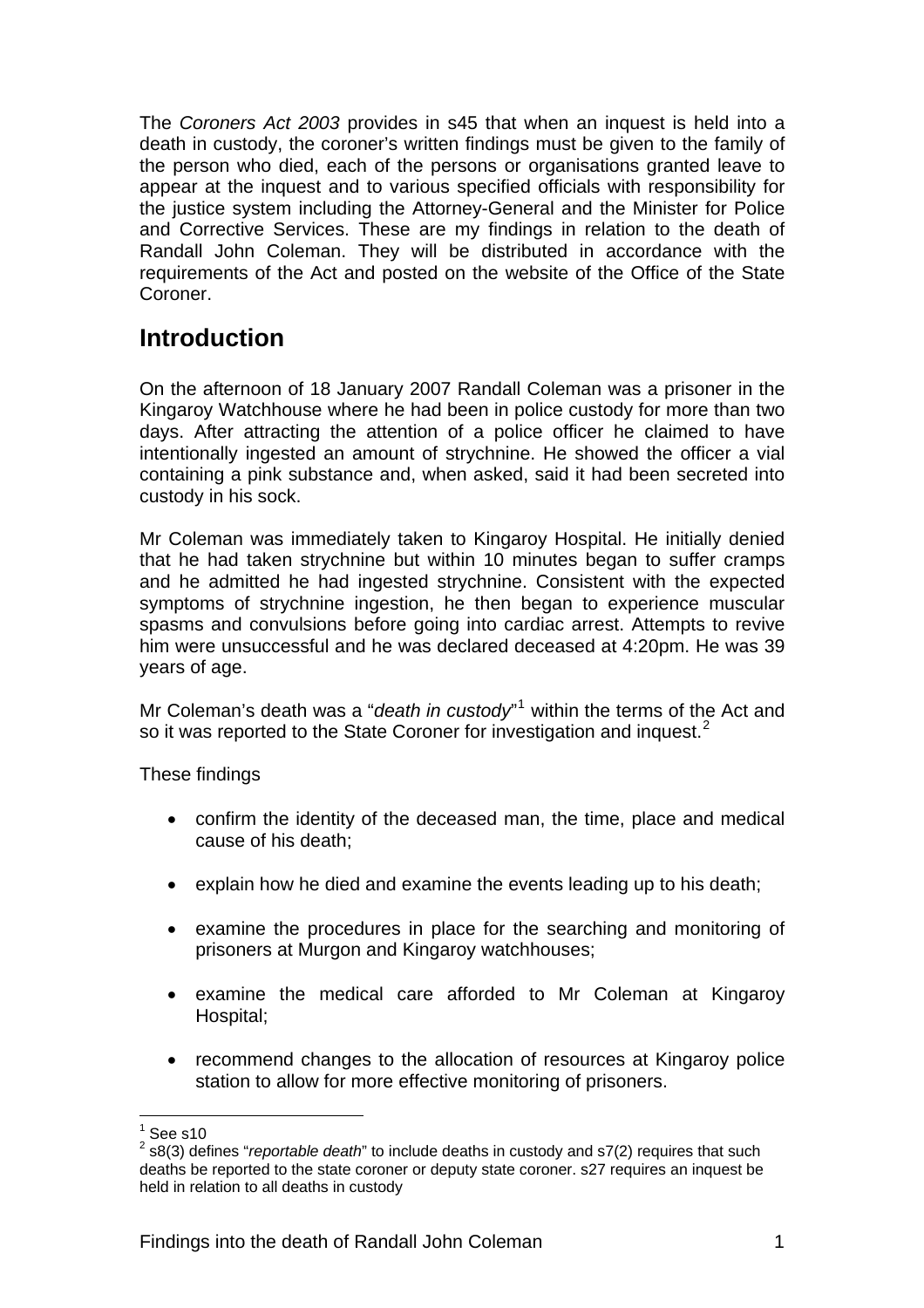• raise issues for consideration concerning the elevated risk of self harm for prisoners where there are multiple stressors identified.

# **The investigation**

The investigation was conducted by Inspector Ken Orme of the QPS Internal Investigations Branch, Ethical Standards Command (ESC). Inspector Orme liaised with the Office of the State Coroner at an early stage and later submitted a detailed report of his investigation and findings.

ESC officers travelled to Kingaroy on the evening of 18 January and commenced the investigation. Detective Sergeant Paul Austin had earlier travelled to Murgon where he secured the cell in which Mr Coleman had been held. The relevant cells and exercise yard in the Kingaroy watchhouse were secured by Sgt Robert Barclay of Kingaroy station until ESC officers arrived. Sgt Barclay also initiated a running log of events associated with the scene at Kingaroy. All relevant custody documents were seized from both locations. These were analysed with reference to QPS operational procedures and local standing orders relating to watchhouse procedure.

Investigators organised for scenes of crime officers to attend Kingaroy and Murgon. Photographs were taken of the relevant scenes and of Mr Coleman's body. Swabs were taken from various points in the Kingaroy watchhouse, from Mr Coleman's socks and boots and from the vial purportedly containing strychnine. These were sent for forensic testing both to detect the presence of strychnine and to assist in determining how Mr Coleman may have secreted the vial into custody. DNA analysis was conducted on a swab taken from the top of the vial and tested against that of Mr Coleman. Mr Coleman's socks and boots were bagged and fingerprinting of various areas of the watchhouse undertaken.

Interviews were conducted with a large number of witnesses including all police officers who had been in contact with Mr Coleman in the days leading up to his death; other prisoners; treating medical staff from Kingaroy Hospital; counsellors providing mental health services to Mr Coleman; his mother, estranged partner and neighbours; his legal representative, and a Department of Child Safety officer who had interviewed him the day before his death. Several police officers involved provided samples of urine under direction.

Investigators accessed all police records relating to Mr Coleman. Copies of medical records from Kingaroy Hospital and Kingaroy Family Care Centre were obtained. Investigators commissioned an expert analysis of the medical care provided to Mr Coleman at Kingaroy Hospital.

A search warrant issued pursuant to the *Coroners Act 2003* was executed on Mr Coleman's property and a quantity of strychnine seized. Checks were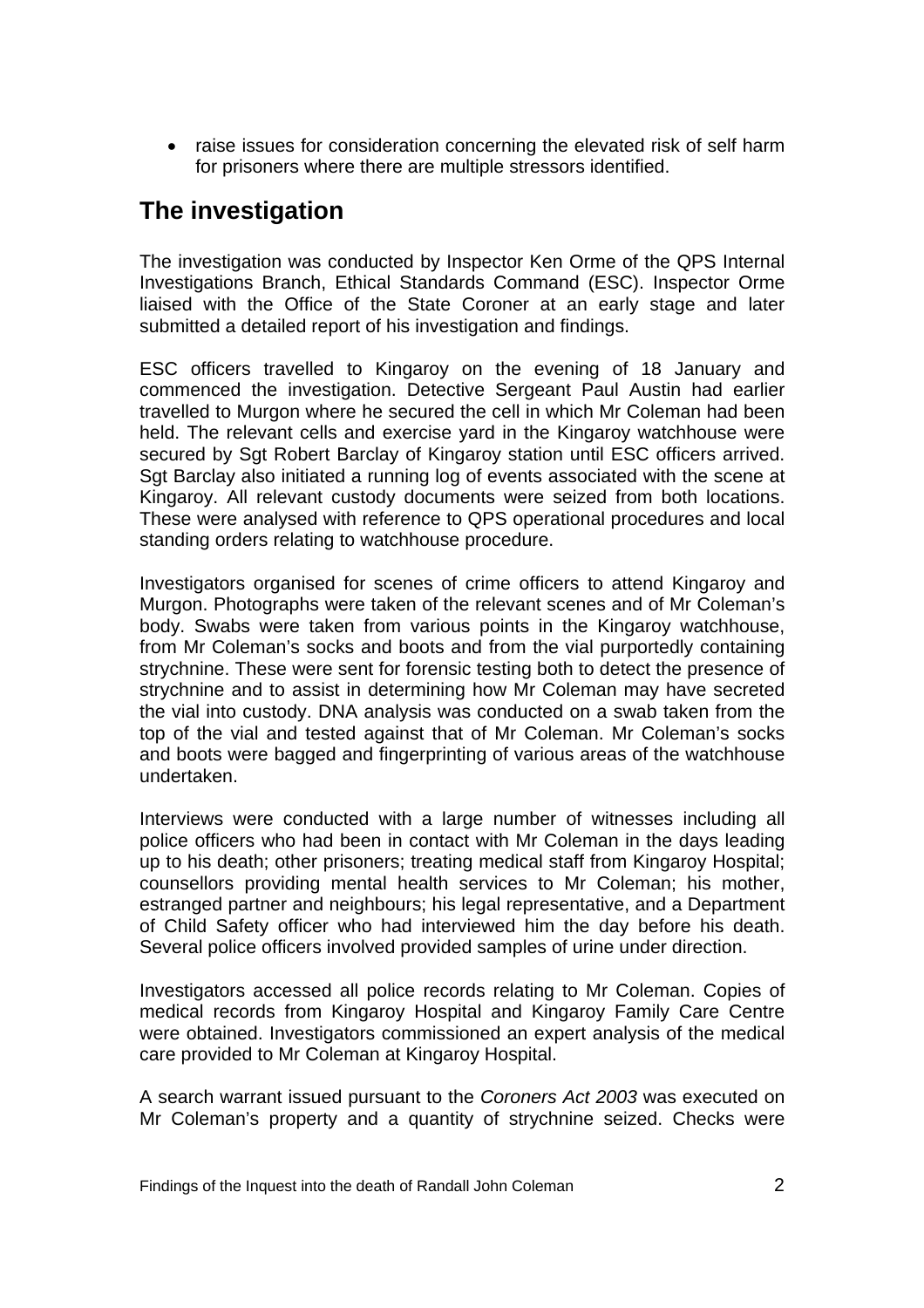conducted in relation to an expired permit for the possession of strychnine found on the property.

The contents of the vial, a pink powder, was analysed by High Performance Thin Layer Chromatography and compared to the strychnine found on Mr Coleman's property.

Two officers were interviewed in relation to an anonymous complaint made to the Crime and Misconduct Commission alleging rough treatment of Mr Coleman by police on his arrival at hospital.

Mr Coleman's body was guarded in the Kingaroy Hospital Morgue. At this time Mr Coleman's mother formally identified his body to police. Fingerprints were taken from the body and matched to those held on police records for Randall John Coleman. The body was then transported to Queensland Forensic and Scientific Services at Salisbury where a full internal autopsy was conducted on the morning of 19 January 2007.

In later months investigations were conducted into various people who were alleged to have had a beneficial interest in Mr Coleman's death by his estranged partner, Ms Rita Ashby. These did not give rise to any concerns or further lines of inquiry.

I have found the police investigation in this matter to be extremely thorough and professionally conducted. I take this opportunity to thank Inspector Orme for his considerable efforts.

## **The inquest**

An inquest was held at Kingaroy from 6 to 9 July 2009. Mr Hamlyn-Harris was appointed as counsel to assist me with the inquest. Leave to appear was granted to the Commissioner of Police; two officers involved in the monitoring of the deceased while in custody; and the Queensland Department of Health.

Mr Coleman's mother and his defacto partner, Ms Rita Ashby, were notified of the inquest. Ms Ashby attended the inquest as an observer having earlier assisted the court by providing information via correspondence. This material was tendered as an exhibit. She did not wish to give oral evidence.

All of the statements, records of interview, photographs and materials gathered during the investigation were tendered at the inquest. This amounted to 182 exhibits. In addition, 31 witnesses provided oral evidence.

### **The evidence**

I do not refer to all of the information contained in the exhibits and transcript but I consider it appropriate to record in these reasons the evidence I believe is necessary to understand the findings I have made. I note these findings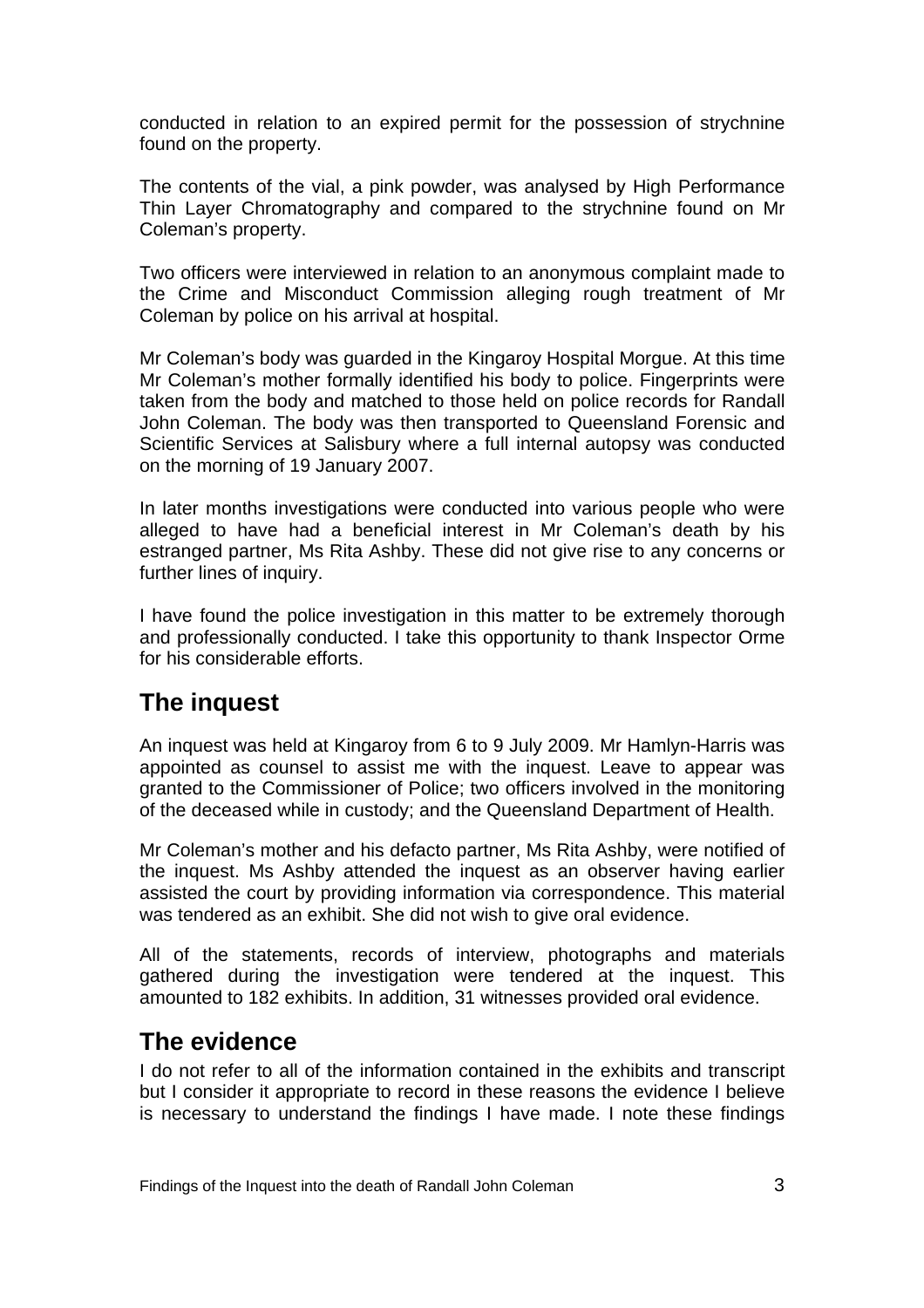have been prepared without access to transcript and I reserve the right to amend and correct them prior to final publication.

### *Social history*

Randall John Coleman was born on 27 October 1967 in Kingaroy as the only child of Wally and Carol Coleman. He grew up on his family property and attended Kingaroy State High School until the age of 16.

After school he worked as a farmhand and later as a semi-trailer driver. He was evidently a very hard worker having saved enough money to buy into his family property at a young age. He commenced a relationship with Noelene Burton in 1997 and their marriage produced two children. That marriage ended acrimoniously resulting in ongoing custody issues concerning the children. There was consistent evidence at the inquest that Mr Coleman was regarded as a good and loving father.

Mr Coleman began a relationship with Ms Rita Ashby in 2004 which continued until his death. Ms Ashby attended all 5 days of the inquest and has kindly provided the court with a detailed account of that relationship. It is clear that Ms Ashby and Mr Coleman were devoted to and loved each other. They clearly shared common interests and had planned for the future together. It was though, on occasions, a volatile relationship. This was increasingly so in the weeks leading up to Mr Coleman's death and it led to several actual and threatened physical assaults on Ms Ashby. Mr Coleman clearly suffered from a degree of depression and had difficulty dealing with anger. These problems had not, sadly, been professionally addressed as early and as thoroughly as would have been desirable. This was despite attempts by Ms Ashby and other friends to encourage him in this direction.

It is evident that Mr Coleman is, and will continue to be, very sadly missed by his mother (who survives him), his children, his friends and of course by Ms Ashby.

#### *Background events*  **Chronology of events**

Mr Coleman had a recent history of contact with police commencing on 2 January 2007 after an alleged incident of domestic violence against his de facto wife, Rita Ashby.

He was arrested in Kingaroy and briefly detained while Plain Clothes Constable Colquhoun completed an application for a domestic violence protection order and charged Mr Coleman with assault occasioning bodily harm. From this it can be inferred the allegation was considered a serious offence and that Rita Ashby was in need of protection pursuant to the *Domestic and Family Violence Protection Act 1989.*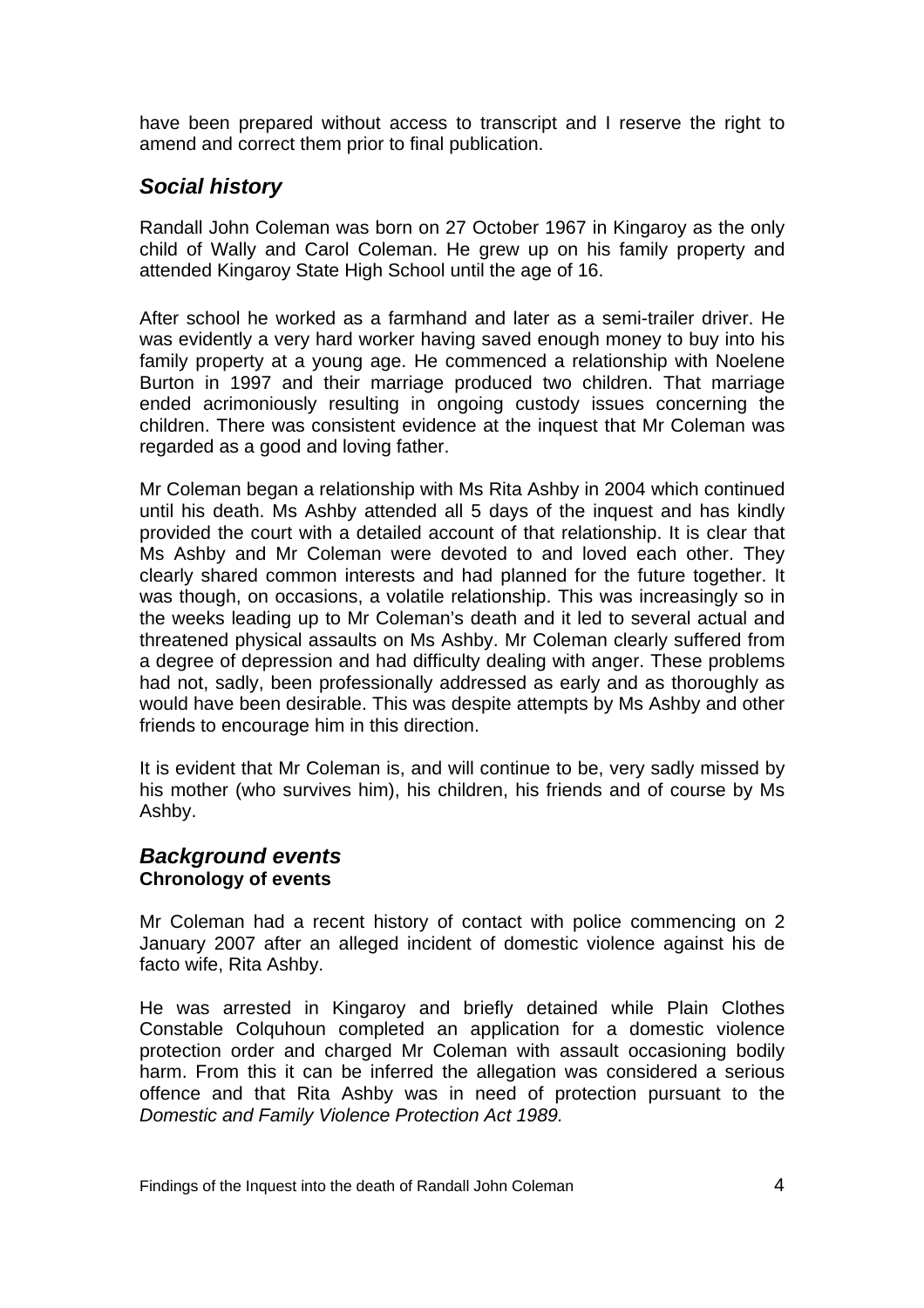Mr Coleman was briefly detained before being released with a notice to appear on 4 January 2007. He co-operated with the police officer and made full admissions. Police officers considered he was very calm and remorseful.

The next day, on 3 January, Rita Ashby contacted police again. She was concerned Mr Coleman may commit suicide. He was last seen riding away from the property on a motorbike with a rifle slung over his shoulder. Senior Constable Aboud and Sergeant Byrne attended the property at Maidenwell and spoke with Rita Ashby and a neighbour, Neil Vandersee. Mr Coleman eventually returned to the property but indicated he had hidden the firearm in the bush. He expressed his fear to police of being sent to jail over the recent charges. Sergeant Byrne who attended the scene later was proactive in negotiating and assisting Mr Coleman to attend mental health counselling at Kingaroy later that day.

Ms Ashby showed the attending police a letter written by Mr Coleman. It detailed the various stressors in his life, including his fear he would lose the farm in unresolved property litigation with his former partner. He considered he had lost his children and there was nothing to live for. The letter was not retained by police. It was suggested it be shown to the counsellor but Ms Ashby decided not to reveal that document to the counsellor later that day.

Rita Ashby attended the initial appointment when Mr Coleman consulted with a psychiatric nurse, Stuart Pledger. Mr Pledger gave evidence at the inquest and noted that on this first occasion much of the information was provided by Ms Ashby. He recorded Mr Coleman had anger management issues as well as relationship issues and he queried whether he may also have depressive symptoms. He went on to record Mr Coleman had been charged with assault and bodily harm. His notes detailed dyslexia and problems with comprehension and a dependence on his partner to assist in communication. Multiple stressors including financial problems, family law disputes with the mother of his children involving both property and contact matters as well as resultant legal expenses were all noted. Mr Coleman expressed his frustration with authority.

A specific notation of no psychiatric history and no history of depressive illness was made but Mr Pledger considered Mr Coleman needed follow up, particularly regarding the issue of possible depressive illness.

Mr Pledger clearly considered Mr Coleman was exhibiting sufficient signs of distress to warrant a referral for mental health care but he did not consider him to be suicidal. His notes were detailed but there is no reference to the details of the incident that had occurred that morning. I accept his evidence.

Mr Coleman was seen again on 10 January. On this occasion Mr Pledger spoke with Mr Coleman in the absence of his partner. This was entirely appropriate to enable a proper assessment to be made and provide an opportunity for Mr Pledger to build rapport with Mr Coleman. A referral to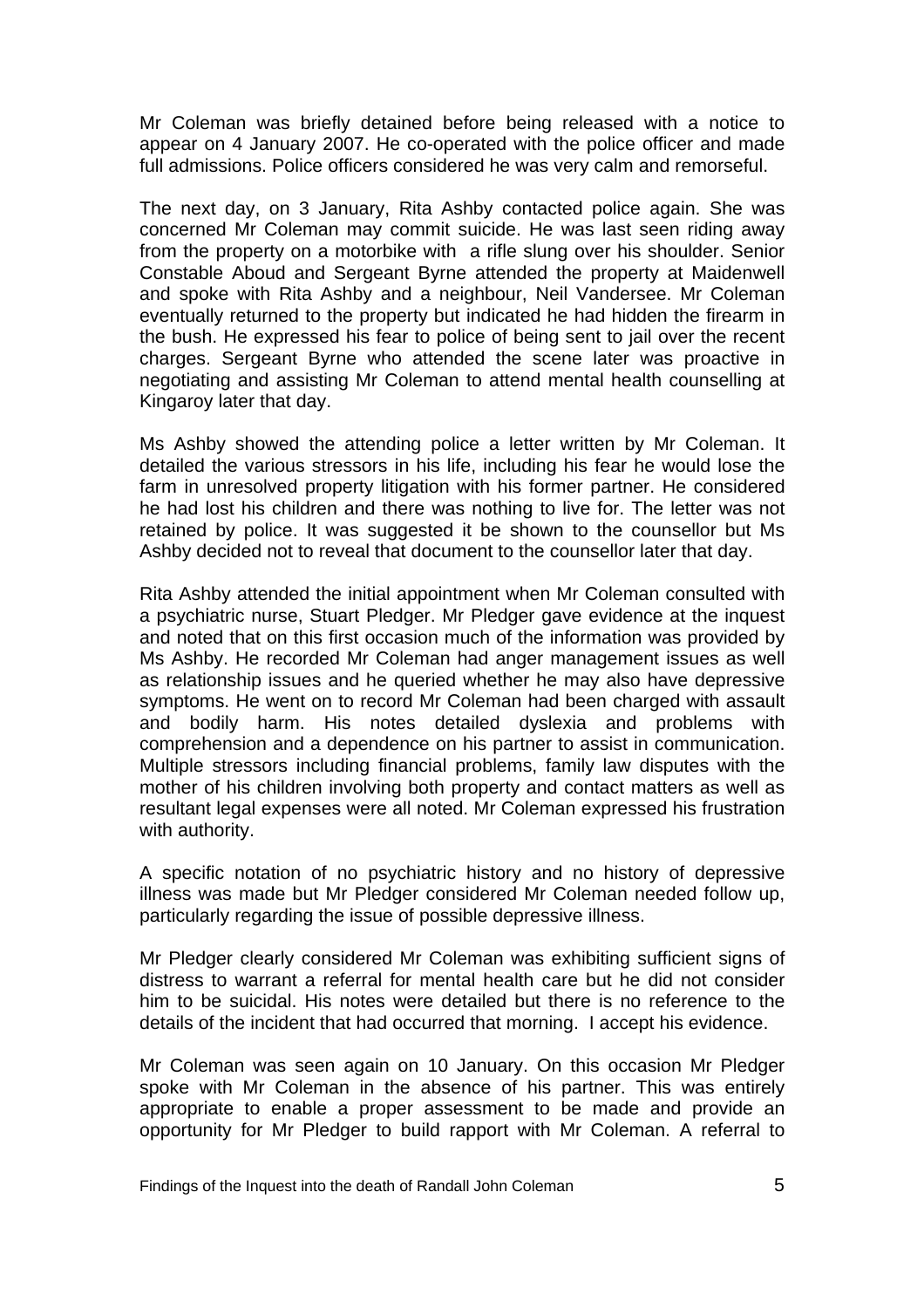mental health services was made as Mr Pledger considered this would be helpful. Overall he considered Mr Coleman to be at moderate risk of self harm although he denied current suicidal thoughts and denied homicidal thoughts. He expressed he felt sad and irritable but he still expressed hope for the future.

The interview was detailed and had regard to Mr Coleman's stated commitment to his relationship with Rita. It was agreed he would see Mr Pledger again and arrangements would be made for an appointment with a psychiatrist.

The next day Mr Pledger received a referral form Dr Isabelle Jonsson, Mr Coleman's treating general practitioner. She was requesting an assessment of Mr Coleman and indicated he was suffering from reactive depression. She had prescribed an antidepressant. Mr Pledger considered her diagnosis to be consistent with his assessment of Mr Coleman.

Mr Pledger was unaware of the serious incident that developed later on the same evening of 10 January 2007. He was surprised when he heard of it. Rita Ashby reported to police Mr Coleman had again assaulted her and threatened to kill her. The neighbour, Neil Vandersee, who had known Mr Coleman all his life, confirmed Rita's complaints with police. Rita had sought his assistance after escaping Mr Coleman by running away down a creek. The description of the assault was quite severe. Ms Ashby told her neighbour and police she had been thrown to the ground, strangled and bashed. Mr Vandersee knew Mr Coleman well enough to consider the risk and he decided to attend on Mr Coleman's property in the hope of calming the situation. He knew Mr Coleman well enough to consider it unlikely Mr Coleman would carry out any threats against himself, although he did consider Rita was at continuing risk from Mr Coleman.

When Mr Vandersee found Mr Coleman, he told Mr Vandersee he had trashed the house where Rita lived and would set fire to it. There were also allegedly threats made against police although it is not clear that this was communicated to the police. When giving his evidence Mr Vandersee remarked he knew Randall and that he often said things he did not mean.

Police officers attended but were unable to immediately locate Mr Coleman. Eventually, in the early hours of 11 January he surrendered to police after negotiations via phone which allowed him to have a shower and change at his neighbour's home before leaving the property with the police.

He was charged with assault occasioning bodily harm, wilful damage and possession of an unlicensed firearm. The firearm was recovered after daylight with assistance of Mr Coleman who directed Plain Clothes Constable Colquhoun to the location. Officer Colquhoun and others had a long night in resolving this episode to a peaceful conclusion.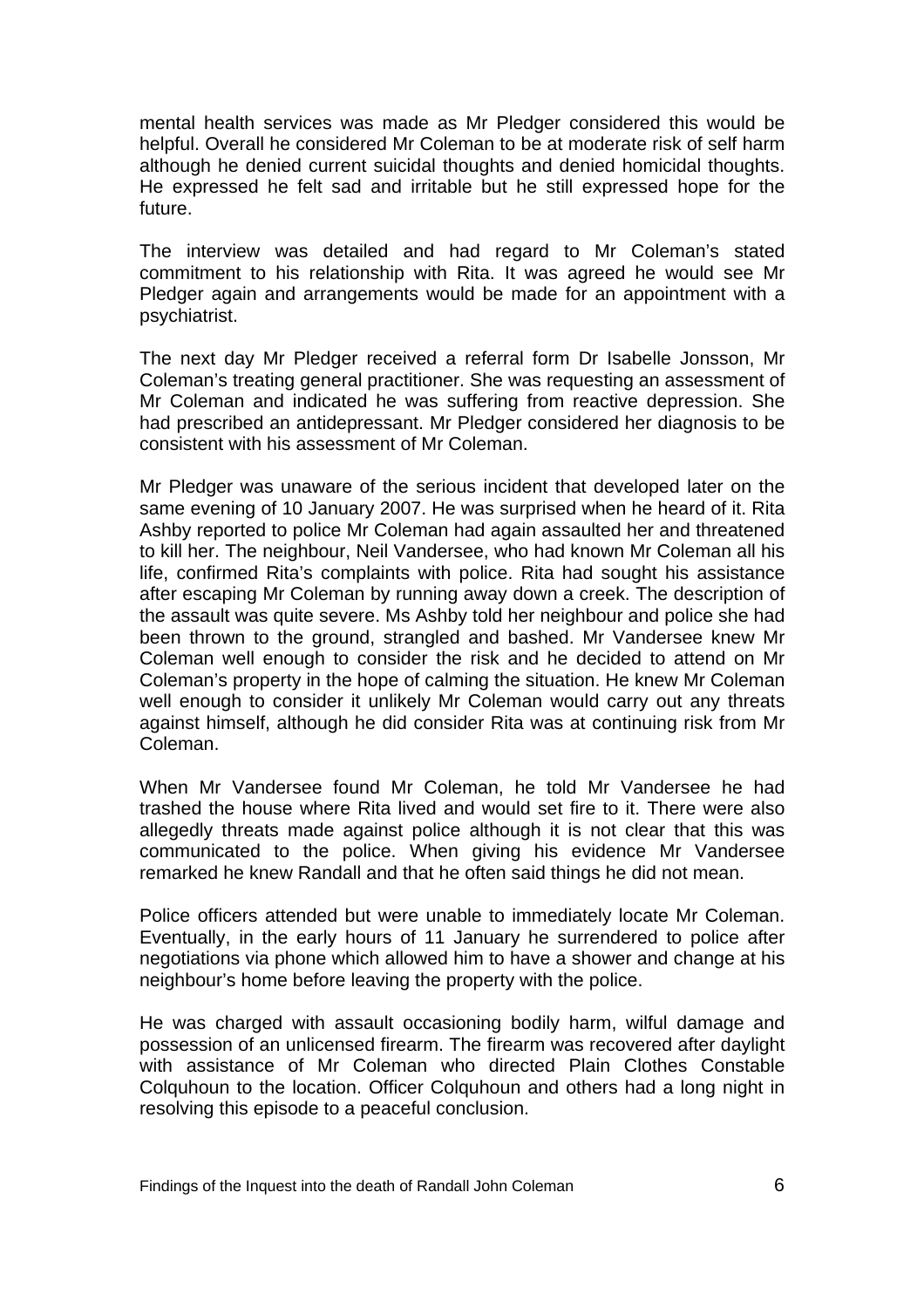On 11 January Mr Coleman was remanded in custody at Kingaroy to reappear the next day. As the Kingaroy Watch house is designated a holding facility only, he was transported to Murgon Watchhouse overnight before being returned to Kingaroy on the morning of 12 January. He appeared before the Magistrate's Court and was granted bail and released on his own undertaking to appear on 15 February 2007. The bail conditions included a "no contact" clause relating to Rita Ashby and a condition he reside with his cousin at Maclagan or other address approved by the Officer in Charge of Kingaroy Police.

Unfortunately Mr Coleman did not obey the conditions imposed pursuant to the order of the Magistrate when bail was granted. He was arrested on 16 January 2007 at his farming property after Rita Ashby contacted police at about 7.50am that day. She informed police he had breached his bail conditions by returning to the property to live with his mother in the second house on the property and by contacting her. Officer Colquhoun attended at the property and spoke briefly with Mr Coleman's mother before entering the house, led by Mrs Coleman. She opened the door of a room towards the back of the house where Mr Coleman was speaking on the phone. He immediately told the person with whom he was speaking that the police were there and he had to go. It is unknown whether he knew the police had arrived at the property by his own observation, or perhaps in the course of the telephone call. In hindsight it is probable he did know the police had arrived and took the opportunity to secrete a small vial of strychnine somewhere on his person before being escorted from the house by Plain Clothes Constable Colquhoun. Without drawing this inference it is almost impossible to conceive why Mr Coleman was otherwise carrying a small vial of strychnine on his person simply by chance when he was arrested and taken into custody at about 9.10am that day.

Although Ms Ashby indicated after his death that Mr Coleman had previously referred to strychnine in the context of self harm, there was no evidence this information was known to the police prior to his final incarceration.

Mr Coleman was cooperative and resigned when taken to the watchhouse by officers Sutton and Colquhoun. There was apparently no mention of his medication before he left the farm. There was nothing to raise the officer's suspicion of a risk of self harm although with hindsight their accounts of him being talkative during the drive but then becoming suddenly drowsy, almost at the point of collapse, on arrival at the watch house, might have raised suspicion. Officer Coloquhoun accepted Mr Coleman's explanation this was due to his medication and Mr Coleman's assurance he did not require medical attention.

A pat down search was conducted by Plain Clothes Constable Colquhoun. The search was performed in the cell while Mr Coleman was in a seated position due to his drowsy condition. Mr Coleman's socks were left on although Officer Coloquhorn considered his search would have located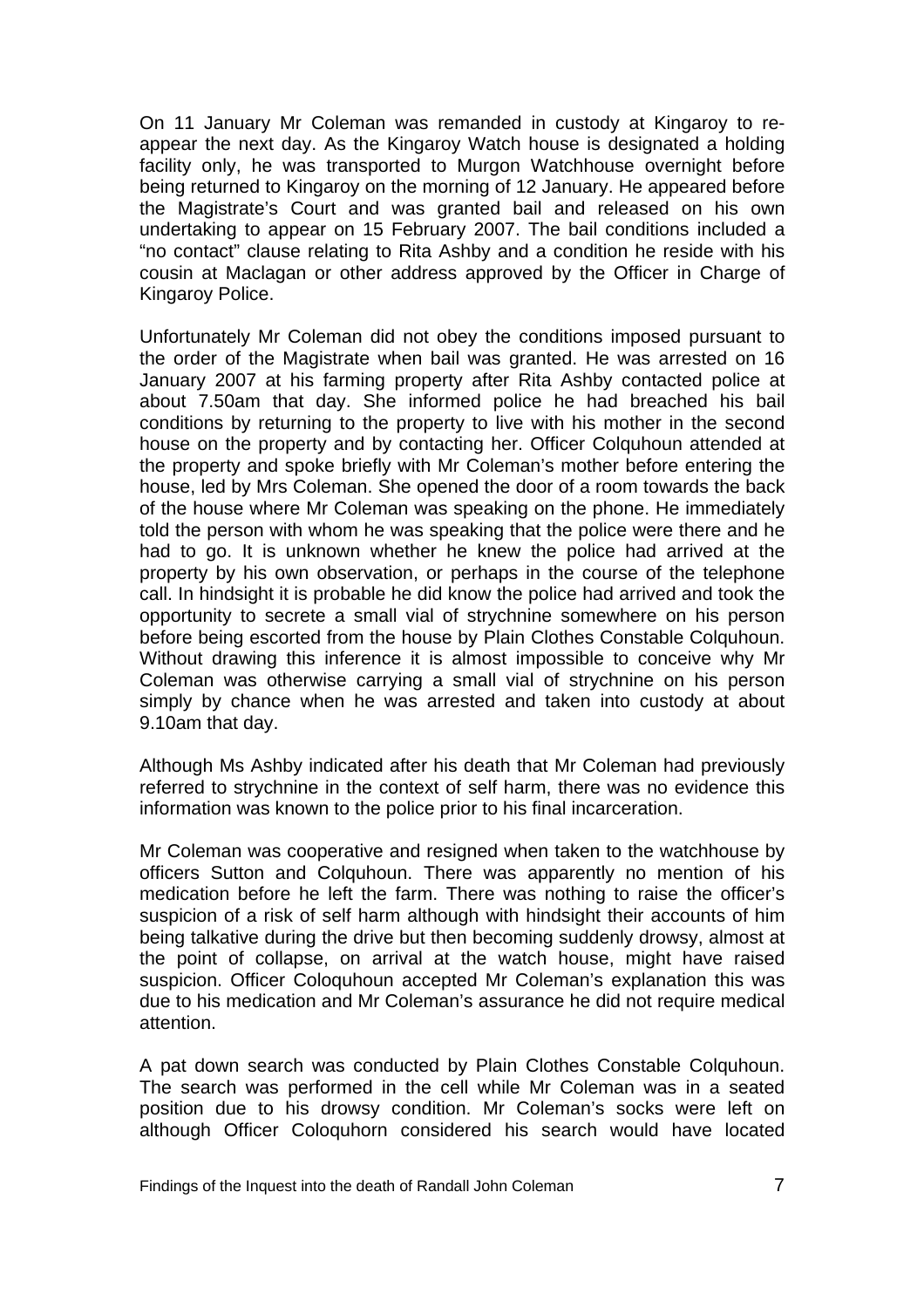anything concealed in the upper part of his socks. He conceded the possibility of the small vial perhaps remaining concealed in the sole of the sock or between the toes.

Officer Coloquhorn failed to ask the required questions about medical and psychiatric conditions at the time of his admission to the watchhouse. He explained this was due to Mr Coleman's appearance of extreme tiredness, which Mr Coleman explained was a side effect of his medication. He did not return to this task later explaining the failure was due to driving the other officer back to Nanango before returning to other duties which then claimed his attention. He did not delegate the task to anyone else and said he then forgot about his responsibility until the next morning when he completed the computer custody register at about 5.30am.

Later on 16 January Mr Coleman was transported to appear before the Magistrate in Cherbourg. He was remanded in custody to appear before the Kingaroy Court on 18 January. He was then transported back to the Murgon watchhouse where he remained until transported to Kingaroy watchhouse for court on 18 January.

In the early morning of 17 January his medication, which included anti depressants, was delivered to Murgon watchhouse. The overall impression of police at Murgon was Mr Coleman was quiet and cooperative. He spent a lot of time sleeping and he tried to initiate a phone call to Rita Ashby which was rightly refused. The watchhouse keeper helpfully considered he may be assisted by accessing counselling via Mensline and this was arranged. The phone counsellor recalled Mr Coleman being passive and open to suggestion and requiring practical assistance to access legal representation as his lawyer was away. The counsellor did not pick up any suggestion Mr Coleman was considering self harm.

At about noon that day two Child Safety Officers attended the Murgon police station and asked to speak with Mr Coleman. They indicated it was necessary because Mr Coleman's children had been returned early to their mother during the current contact visit with their father. This was due to concerns for their safety. The officer in charge, Sergeant Ashley considered whether or not it was appropriate for Mr Coleman to receive such a visit given his apparent depression, but was persuaded it was necessary to inform him of these changed arrangements. Although one of the Child Safety Officers subsequently told the inquest she was concerned for Mr Coleman's welfare, this was not communicated to the police in a way that identified a risk of suicide. She also had recorded in her notes an earlier communication with Plain Clothes Constable Colquhoun who had made a reference to Mr Coleman being at risk of self harm. When pressed on this point at inquest, Officer Colquhoun stated he was more concerned, and rightly so, for Ms Ashby's welfare.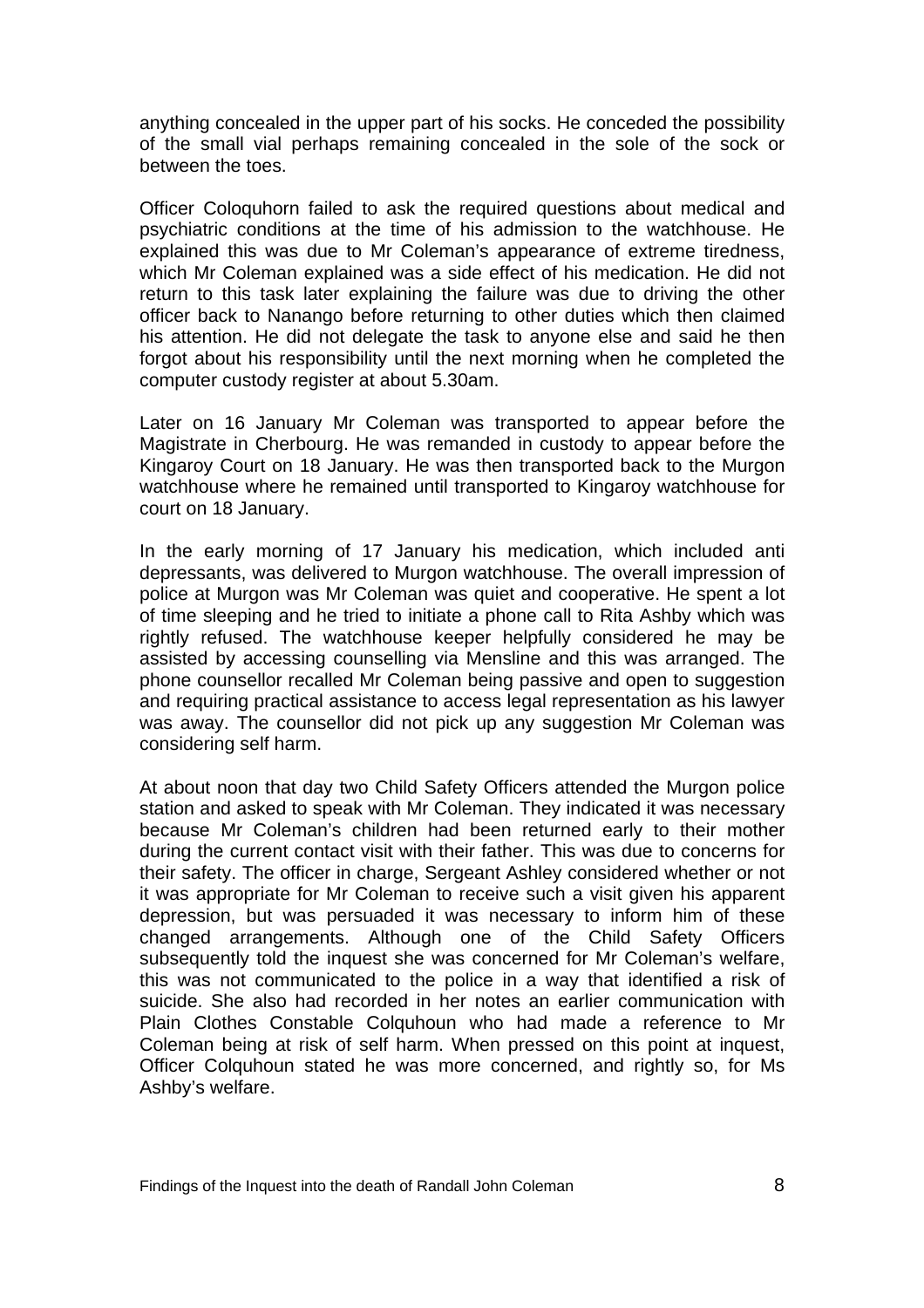The next morning on 18 January Mr Coleman was returned to the Kingaroy watchhouse to appear in court there. He was seen initially by his solicitor Mr Murdoch at the Kingaroy police station and then again at the court house. Mr Murdoch, did not pick up any suggestion Mr Coleman was considering self harm. He was, however, concerned Mr Coleman did not seem capable of comprehending his situation before the court. He left him in the custody of a police officer while he went downstairs to make arrangement for the mental health counsellor to see him later that day as Mr Coleman was scheduled to see Mr Pledger sometime on 18 January. During his absence Mr Coleman asked the police officer whether he could speak with Rita Ashby who was seated outside. As this was in breach of bail conditions the request was refused.

Mr Coleman returned to court where submissions were made but the decision was reached to remand him in custody until 15 February 2007. Mr Coleman again tried to initiate contact with Ms Ashby while in the courtroom and this was refused by the Magistrate.

He was returned to the Kingaroy watchhouse.

A short time later, at about 2.55pm he activated the intercom buzzer. Senior Constable McCullough attended the cell and saw Mr Coleman through the upper perspex door into the exercise yard. Mr Coleman told him he had taken strychnine. The officer recognised the name of a poison and was initially incredulous and asked him where he got it from. Mr Coleman raised his hand revealing a small vial with a pink substance in it, saying he had it with him the whole time he had been in custody. He turned away and went into the open cell. Senior Constable McCullough ran back a short distance to obtain the keys and yelled out for assistance form other officers alerting them to the situation.

On his return he located Mr Coleman in the middle cell seated on the mattress with the vial up to his lips.

It was immediately taken away from him and he was strip searched to check for any other items of concern. Nothing was found. He was questioned and Mr Coleman told him he had concealed the vial in his sock and he wanted to die. He said he had drunk water and that there was enough poison to kill 150 dogs.

Although an ambulance had been immediately called a decision was made that it would be quicker to transport Mr Coleman directly to the hospital by police vehicle. This was done with all due haste and the 'Crewman' van entered the rear entrance of the hospital to approach the emergency entry. I accept there was nothing untoward in the police management of this situation in these circumstances, particularly when Mr Coleman was initially reluctant to get out of the van.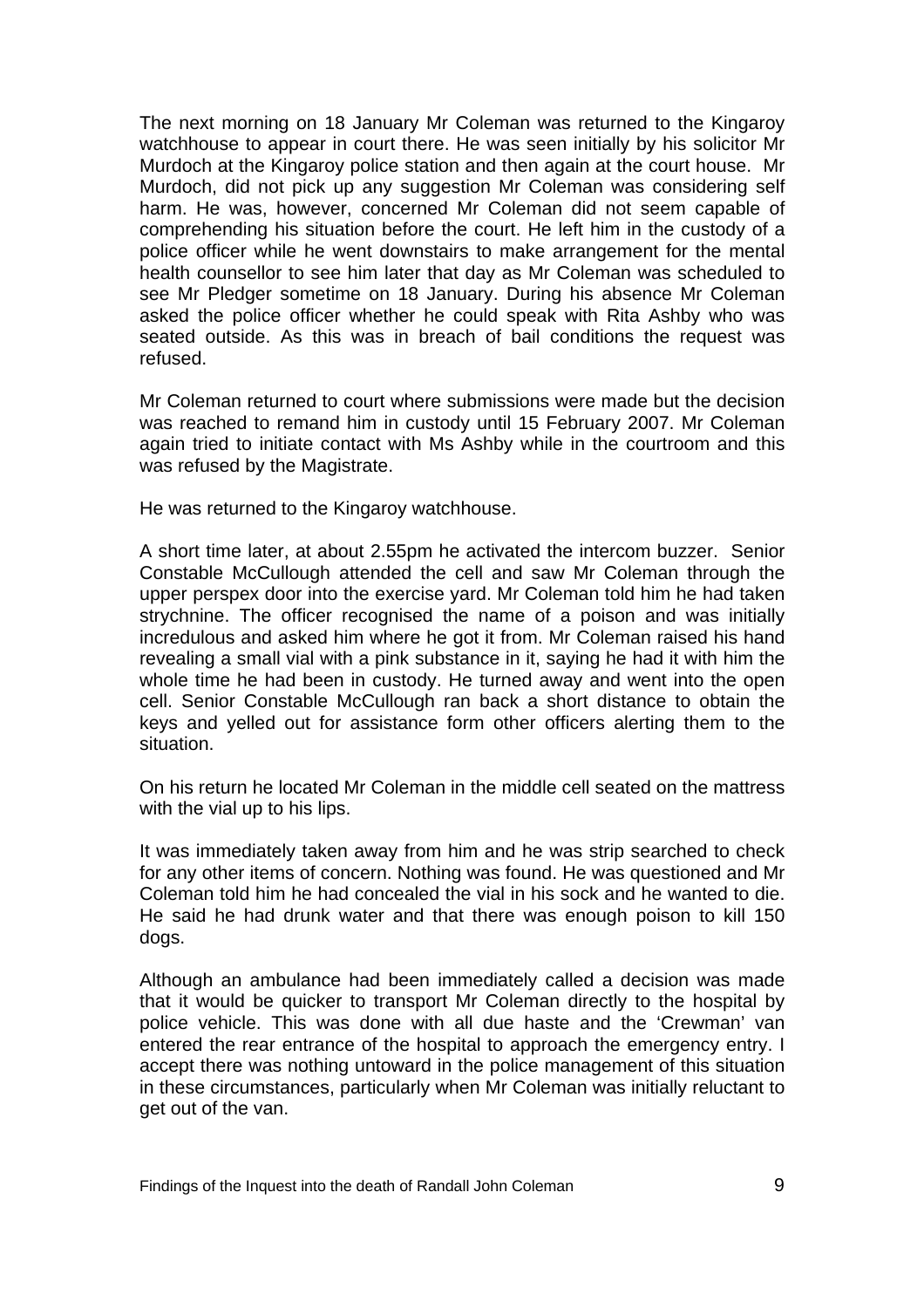#### *Treatment at Kingaroy Hospital and independent review of medical treatment*

On arrival at Kingaroy Hospital Mr Coleman was attended to by Dr Kylie Burns. Hospital records indicate this was at 3:10pm.

Mr Coleman did not suffer any symptoms for the next 10 minutes. Initially he denied ingesting strychnine; instead he told Dr Burns he had taken a little bit of pink powder used to treat stock. It appears that Senior Constable McCullough suggested to Mr Coleman, perhaps out of hope more than anything, that the substance was 'pink-eye' powder. Mr Coleman adopted this suggestion.

A local veterinarian was contacted and a suggestion was made that the substance may have been an antibiotic (tetracycline).

At 3:20pm Mr Coleman suffered a seizure which lasted for approximately two minutes. Dr Burns had been on the phone to the poisons hotline and was called back to attend to Mr Coleman. An intravenous drip was inserted with the assistance of another doctor.

It was only after Mr Coleman had developed symptoms which were consistent with strychnine poisoning that he confirmed it was strychnine he had taken.

At about 3:35pm Mr Coleman suffered a small episode of muscle seizures but was still able to talk. Dr Burns again spoke with the poisons hotline, however, was called back when Mr Coleman became cyanosed with a rapid heart rate, rapid respirations and poor oxygen saturation in the blood.

Treatment was administered in the form of intravenous diazepam from 3:40pm to 3:45pm, which made it easier to get oxygen into Mr Coleman's lungs. Despite this, at 3:55pm, his heart began to slow and his pupils became fixed and dilated. Atropine was administered in an attempt to speed the beat of the heart but it had no effect.

Mr Coleman suffered cardiac arrest at 4:00pm and cardiopulmonary resuscitation commenced. Three separate injections of adrenaline were given. At this time results of a blood test taken on arrival became available. This revealed acidosis so sodium bicarbonate was administered. Cardiopulmonary resuscitation was continued for twenty minutes with no response and Mr Coleman was pronounced dead by Dr Burns at 4:20pm.

An analysis of Mr Coleman's medical records was later conducted by Dr Don Buchanan, a Forensic Medical Officer with the Clinical Forensic Medicine Unit. Dr Buchanan helpfully summarised the usual effect of strychnine ingestion in that report: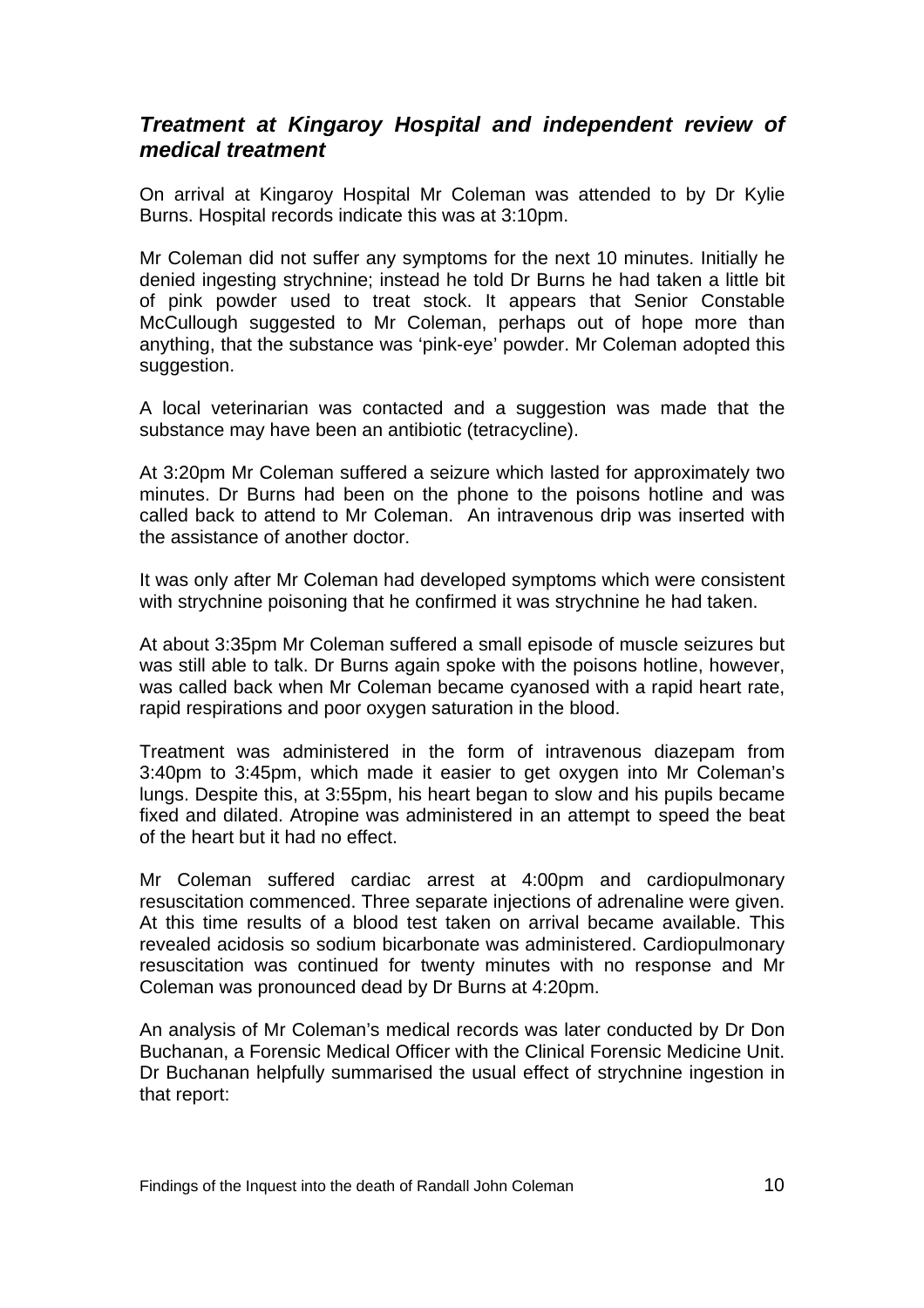*"Strychnine has been used for centuries as a poison to exterminate vermin. It is rapidly absorbed from the gastrointestinal tract, and is a potent central nervous system stimulant and convulsant. It produced excitation for the spinal cord and brain stem. This produces seizures with the patient conscious. These seizures can cause muscle damage and acidosis. Benzodiazepines such as diazepam (eg Valium) assist with treating such seizures. Activated charcoal can be given orally if possible to bind any strychnine that may be still present in the stomach."* 

I accept Dr Buchanan's opinion that in all the circumstances treatment was timely, appropriate and reasonable. Any delay in commencement of treatment was due to Mr Coleman deliberately providing false information before ultimately admitting to Dr Burns that it was strychnine he had taken because he wanted to die. Given the evidence from both Dr Buchanan and Dr Ong regarding the concentration of strychnine consumed I am satisfied Mr Coleman had taken a fatal dose irrespective of any treatment provided to support him. There is no antidote for strychnine poisoning.

#### *The investigation findings*

The investigating officer concluded that when he was arrested on 16 January 2007 Mr Coleman was carrying a small vial of strychnine on his person. Despite being searched on two occasions by police officers later that day, this vial was not found. After attending court on 18 January 2007 and being refused bail, Mr Coleman was returned to his cell at 2:55pm and, shortly after, voluntarily ingested the strychnine. The efforts of police and medical personnel at the Kingaroy Hospital were futile and Mr Coleman died as a direct result of the ingestion of strychnine less than 90 minutes later.

The investigation found that Mr Coleman was in a relationship with Rita Lucille Ashby which involved ongoing and escalating domestic violence. The investigation revealed that Mr Coleman had expressed an intention to commit suicide on previous occasions. His personal circumstances were a source of stress and he had been prescribed anti-depressant medication and was receiving counselling.

No evidence supported a conclusion that Mr Coleman had accessed the strychnine he ultimately ingested at any time after his arrest on 16 January 2007. There was no evidence to suggest that anything other than the ingestion of strychnine had caused Mr Coleman's death.

Forensic testing was able to show that the strychnine in the vial was likely to be from the same batch found on Mr Coleman's property after his death; although could not be more precise than that. The strychnine permit found at Mr Coleman's property was issued to him pursuant to the *Health (Drugs and*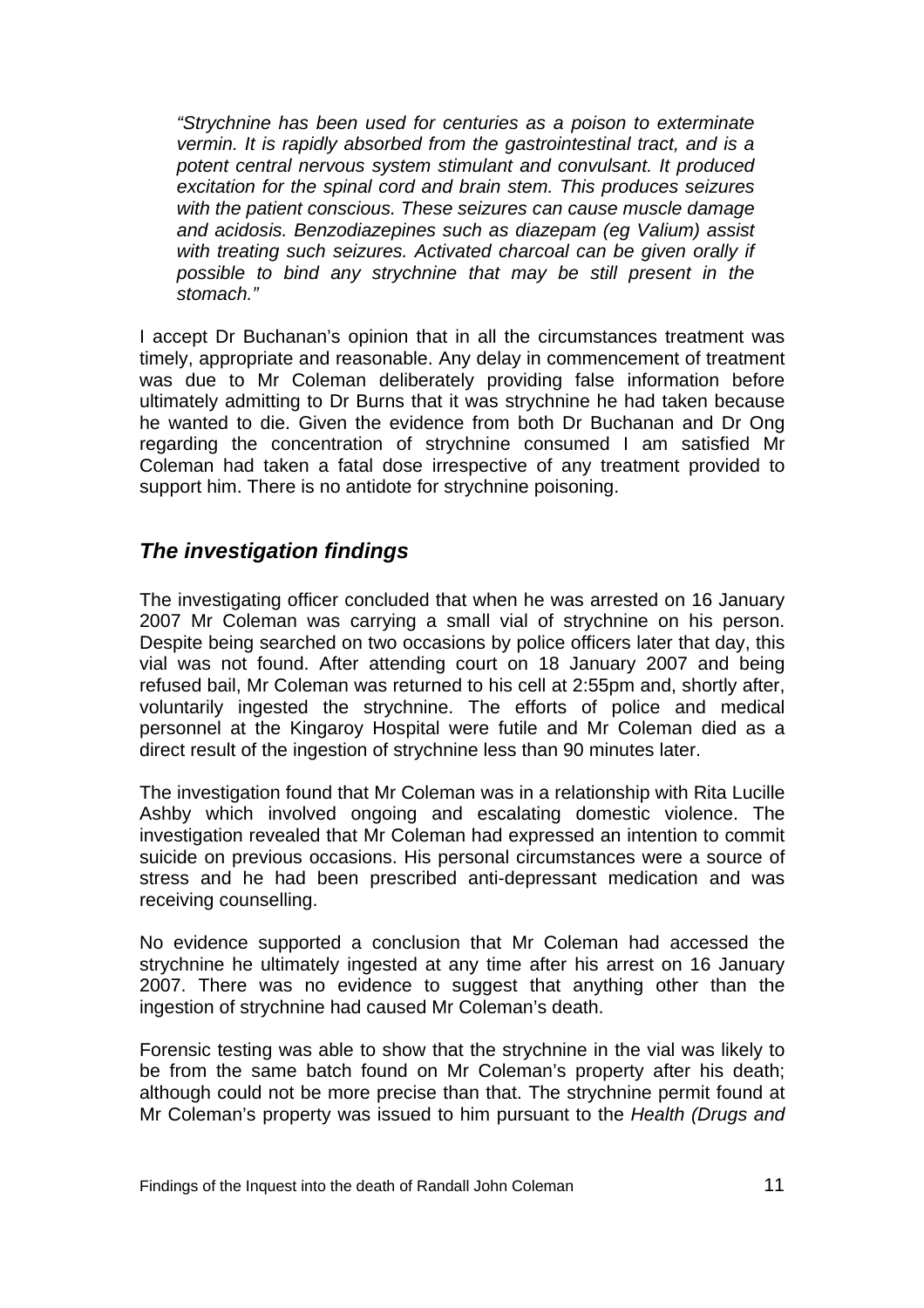*Poisons) Regulations 1996*. It was found to have expired on 13 August 2006 and was not renewed.

A sample taken from the top of the vial revealed DNA matching that of Mr Coleman. A swab taken from the lid of the vial was unable to assist in determining whether the vial may have been secreted by Mr Coleman internally; in particular via the anal passage. The court heard further in relation to this matter from Dr Tim Robertson of Queensland Health Pathology and Scientific Services at the Royal Brisbane Hospital. Dr Robertson confirmed that the 'annucleated squamous cells, debris and bacteria' found on the swab may have originated from many different parts of the body; both internal and external.

Testing of other swabs taken from the cell at Kingaroy revealed the presence of strychnine on the bench/bed in the cell in which Mr Coleman had been seen sitting earlier in the day. No strychnine was found on other swabs; including those taken from Mr Coleman's socks.

Urine testing of police involved with Mr Coleman did not reveal the presence of any illegal drugs or anything else of significance.

The investigation found that there had been non compliance with QPS policies relating to search procedure and record keeping. This will be addressed later in these findings.

#### *The autopsy*

On the morning of 19 January 2007 an autopsy examination was carried out on the body of Mr Coleman by Dr Beng Ong, an experienced forensic pathologist.

Dr Ong detected no significant pathology that could account for death. No significant injuries were detected other than bruises on the front and back of the left forearm near the wrist (although these were not visible externally). The body was otherwise only notable as a result of congestion to the face and internal organs.

Blood and urine samples were taken and toxicology testing conducted. This revealed the presence of a toxic level of strychnine being a concentration of 2.1mg/kg. In his evidence at the inquest Dr Ong indicated this was more than four times the level of .5mg / kg which was known to be fatal. He confirmed the description of Mr Coleman's clinical presentation at Kingaroy Hospital was consistent with the expected effects of strychnine toxicity, in particular the muscular spasms and convulsions leading to respiratory and cardiac arrest and ultimately, death.

Dr Ong issued an autopsy certificate on 6 March 2007 listing the cause of death as: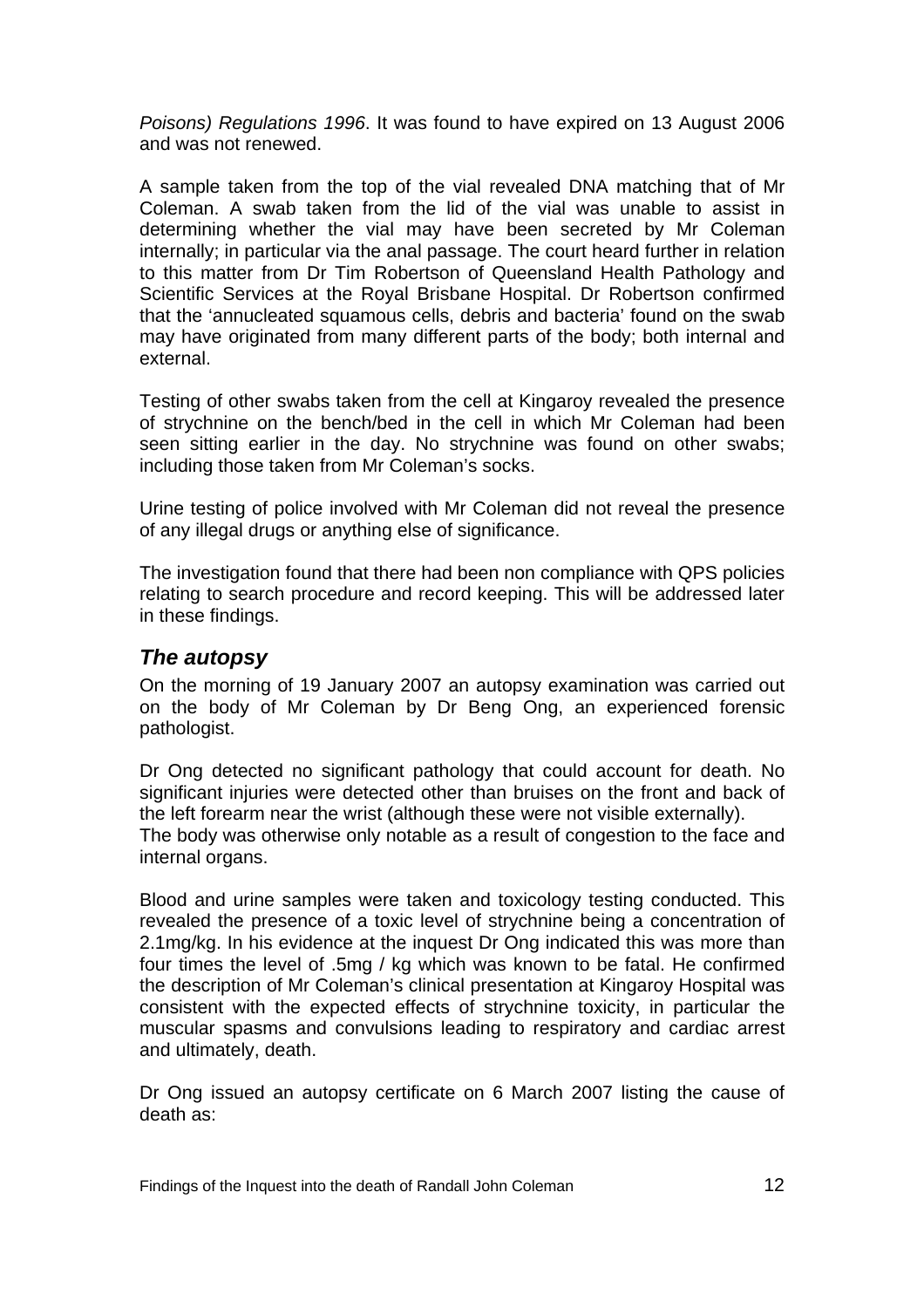*1(a) Strychnine toxicity*

# **Findings required by s45**

I am required to find, as far as is possible, who the deceased was, when and where he died, what caused the death and how he came by his death. I have already dealt with this last issue, the manner and circumstances of the death. As a result of considering all of the material contained in the exhibits and the evidence given by witnesses at the inquest I am able to make the following findings in relation to the other aspects of the death.

| Identity of the deceased:   | The deceased person was Randall John<br>Coleman.                                                                                                                                                                                                                                                                                                                                                                                                                                                                                                                                          |
|-----------------------------|-------------------------------------------------------------------------------------------------------------------------------------------------------------------------------------------------------------------------------------------------------------------------------------------------------------------------------------------------------------------------------------------------------------------------------------------------------------------------------------------------------------------------------------------------------------------------------------------|
| <b>Place of death:</b>      | He died at Kingaroy Hospital in Kingaroy,<br>Queensland.                                                                                                                                                                                                                                                                                                                                                                                                                                                                                                                                  |
| Date of death:              | Mr Coleman died on 18 January 2007.                                                                                                                                                                                                                                                                                                                                                                                                                                                                                                                                                       |
| <b>How Mr Coleman Died:</b> | Mr Coleman died after deliberately and<br>knowingly ingesting a quantity of strychnine<br>on 18 January 2007 while in custody at the<br>Kingaroy watchhouse. He had secreted the<br>poison in a vial on his person in some<br>unknown manner at the time he was<br>arrested and taken into custody on 16<br>January 2007.                                                                                                                                                                                                                                                                 |
|                             | On 18 January, shortly after being<br>remanded back into custody, he informed<br>police he had taken strychnine and wanted<br>to die. Upon admission to hospital he<br>delayed treatment by denying he had taken<br>strychnine and adopting a false position he<br>had consumed a veterinary powder known<br>as pink eye powder. This product was<br>assumed to be the antibiotic, tetracycline.<br>When he developed symptoms consistent<br>with the known effects caused by strychnine<br>poisoning, Mr Coleman admitted he had<br>deliberately ingested strychnine, wanting to<br>die. |

**The Cause of Death:** Strychnine toxicity.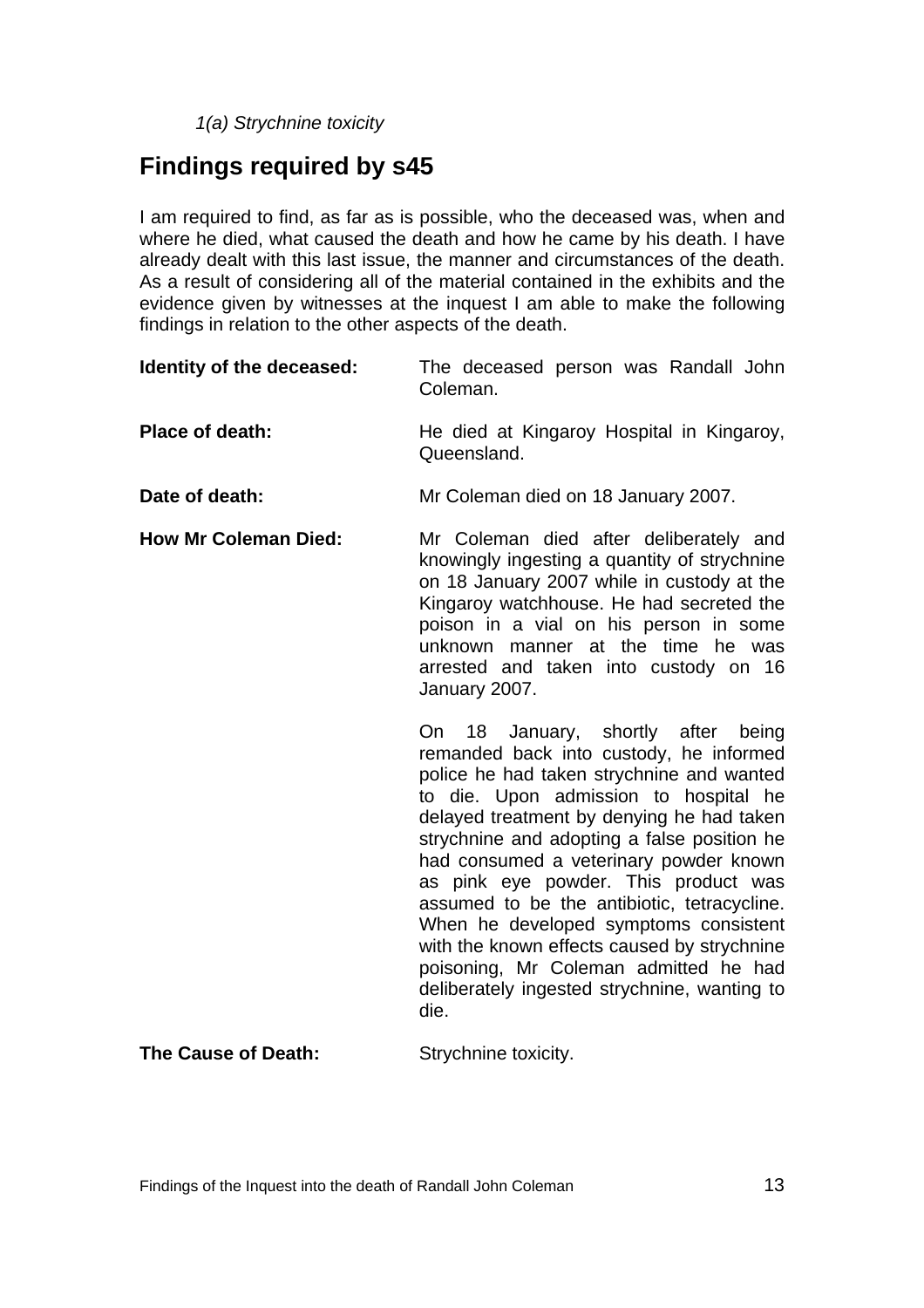## **Concerns, comments and recommendations**

Section 46 provides that a coroner may comment on anything connected with a death that relates to public health or safety, the administration of justice or ways to prevent deaths from happening in similar circumstances in the future.

#### *QPS Watchhouse procedures*

#### *Searching of Prisoners*

I accept that on each occasion when Mr Coleman was taken into custody it was appropriate for police to perform a pat down search rather than any more invasive process. Mr Coleman's presentation and history did not justify a personal search, or much less a body cavity inspection.

This inquest has been unable to resolve exactly how Mr Coleman managed to conceal the vial of strychnine and secrete it into custody when he was arrested on 16 January 2007, but it is certain there was not even a remote possibility of Mr Coleman accessing the strychnine by any means other than his own action in bringing it into custody at the time of his arrest.

Mr Coleman's told Senior Constable McCullouch he had hidden the vial in his sock, but whether this is true, or whether this was simply the place in which the vial was concealed after his arrest is undetermined. The evidence from the police officers who performed pat down searches indicated they doubted they could have missed even a small vial in the upper part of his socks although there was perhaps a concession it could have somehow been concealed in the sole of his sock or between his toes as the socks were not removed during the searches.

Although it must be the case that the searches failed to discover the vial, this may not be a significant criticism when it is accepted the vial may have been concealed internally at the time of such searches.

#### *Maintaining Watchhouse registers and associated records*

Plain Clothes Constable Colquhoun explained his failure to complete the health medication and personal details form when he placed Mr Coleman in custody at Kingaroy on 16 January. It was explained that Mr Coleman was extremely tired due to the side effects of his medication and Officer Coloquhoun checked whether Mr Coleman needed a doctor, which was declined. It remains a concern that Officer Colquhoun left the station to return Senior Constable Sutton to Nanango without delegating the task of completing the health form to another officer, particularly when his evidence indicated Mr Coleman was affected by medication. This is in the context of the Kingaroy police station not having a designated watchhouse keeper but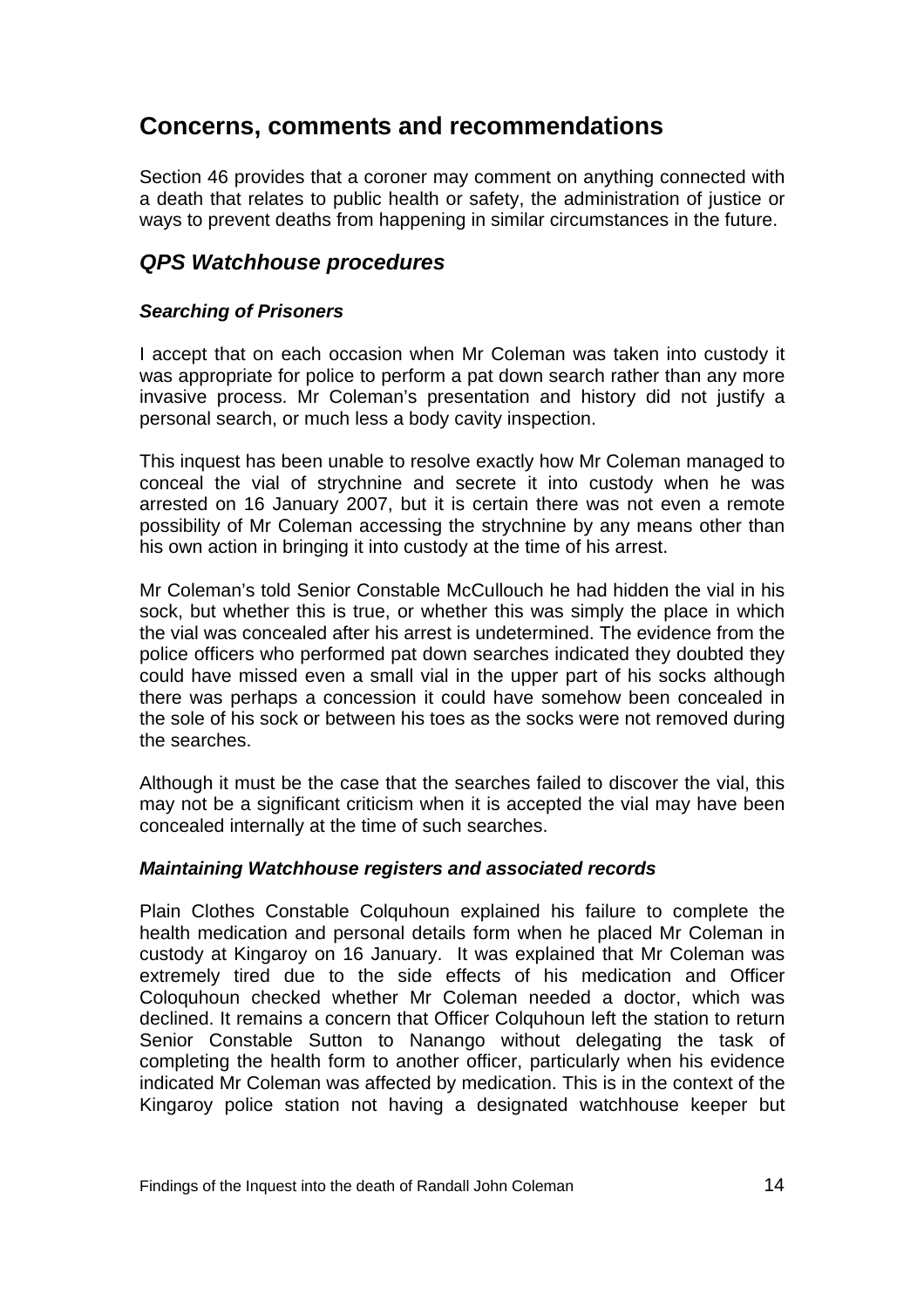instead it being a shared responsibility of all general duties officers to monitor prisoners in the cells.

I note in this regard the additional burden and responsibility of officers working at Kingaroy police station which does not have a designated watchhouse keeper. While it was explained that the overall numbers do not justify a change it was pointed out that during the four circuits of the District Court to Kingaroy each year, the demands to manage an increased number of prisoners are onerous. I commend the prioritisation of a new Kingaroy police and watchhouse facility which the inquest heard is now coming towards the top of the queue awaiting funding to proceed.

#### *Assessment of risk of self harm whilst in custody*

In hindsight, knowing Mr Coleman successfully executed a plan to conceal strychnine on his person and take it into custody with him, it is clear he was not only contemplating suicide but had formulated and actioned a plan to achieve his own death. Indeed his actions demonstrate his single minded determination to end his life despite initial declarations that he only wanted to gain police attention so he could see Rita again. In particular, his actions at the hospital in denying that it was strychnine he had taken and forestalling the commencement of treatment demonstrate his commitment to execute his plan.

Given this resolution and determination to conceal his intention it is hard to know what else might have saved Mr Coleman from his death.

The inquest did not receive expert psychiatric evidence and I preface the following comments that my remarks are based solely from experience as a coroner over seven years. One of the purposes of the health, medication and personal questionnaire is to identify circumstances which could indicate an elevated risk of self harm. The problem that revealed itself in Mr Coleman's case was that he was in and out of custody and transferred between watchhouses at Kingaroy and Murgon on numerous occasions over a three week period immediately prior to his death. This was a new and frightening experience for him which can sometimes perhaps be overlooked by those inured to the shock of incarceration. It was expressed that perhaps it was excessive to expect completion of the assessment form on each occasion he was moved between watchhouses. Perhaps nothing different would have been recorded or admitted to by Mr Coleman anyway.

The question that might be asked is how can police recognise when a prisoner has increased his susceptibility to suicide with the addition of more stressors which might be critical in tipping the balance?

In Mr Coleman's situation it might be assumed he would not have taken the strychnine if bail had been granted, but one wonders in retrospect whether the additional stress and disappointment when told of the removal of his children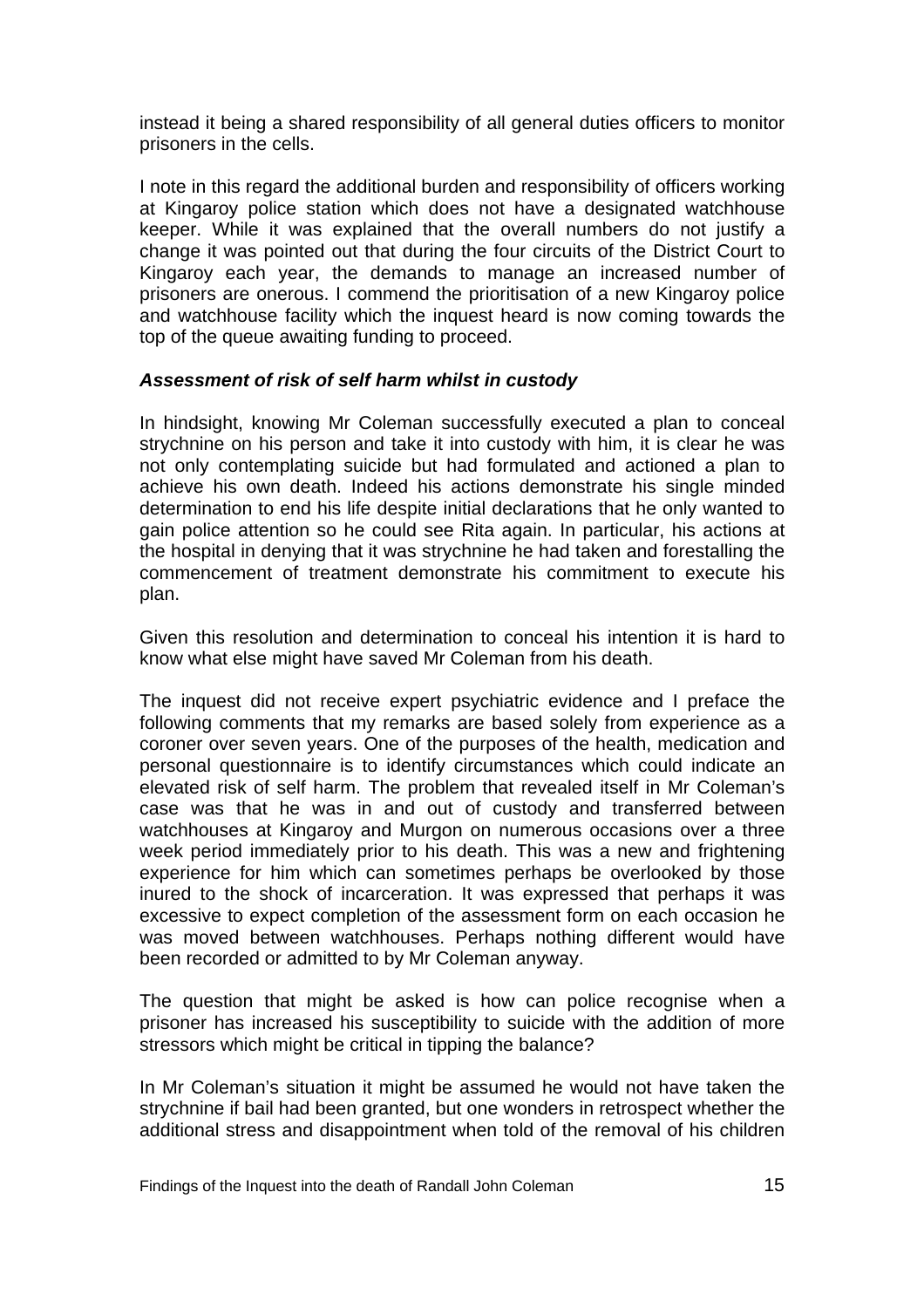added to the risk. While it is unrealistic to expect police officers to identify a risk of suicide during police incarceration, perhaps a heightened awareness of risk should be considered when bail is refused. Certainly Department of Corrective Service facilities automatically assesses all new prisoners and conducts assessments for risk of suicide. While this is beyond the scope of direct police training and responsibility there are other appropriate experts who could perform this task.

I acknowledge that even if such an enhanced process was in place in Mr Coleman's case, it is unlikely such intervention could have prevented his suicide.

#### *Treatment by police and medical personnel once poisoning became apparent*

I accept that once Mr Coleman's ingestion of strychnine was bought to the attention of Senior Constable McCullough, police acted promptly and appropriately.

The decision to drive Mr Coleman to hospital rather than wait for an ambulance was not only appropriate but entirely prudent. The anonymous complaint made to the CMC concerning the manner in which police treated Mr Coleman in the hospital carpark was explored at the inquest. I accept that police would have been focussed entirely on getting Mr Coleman into hospital as soon as possible. I also accept that Mr Coleman may have been reluctant or at least showing less urgency than the situation warranted.

The officers have made it clear that they dragged Mr Coleman by the leg to remove him from the vehicle. This is a method almost necessitated by the design of the 'pod' on the Holden Crewman which was being used (and which I have had the opportunity to inspect). I accept that Mr Coleman was handcuffed with his hands in front of his body and to that extent the complaint (which has Mr Coleman handcuffed from behind) is inaccurate. It is clear that the entirely appropriate haste of the officers in the circumstances could have been mistaken for 'rough' treatment. Clearly the officers were entitled to 'cajole' Mr Coleman in a manner which would not be necessary or justified in most other situations.

The only forensic evidence which might be relevant to the complaint is that of bruising on Mr Coleman's wrists. This may have been caused, though, at any time over the preceeding days. Of more significance perhaps is that no other injuries were found despite a careful forensic examination of Mr Coleman's body. I am satisfied that Mr Coleman was treated appropriately during his transport from the Kingaroy watchhouse to the Kingaroy Hospital. This would be consistent with the compassionate manner in which Mr Coleman had been dealt by police in the weeks leading up to 18 January 2007.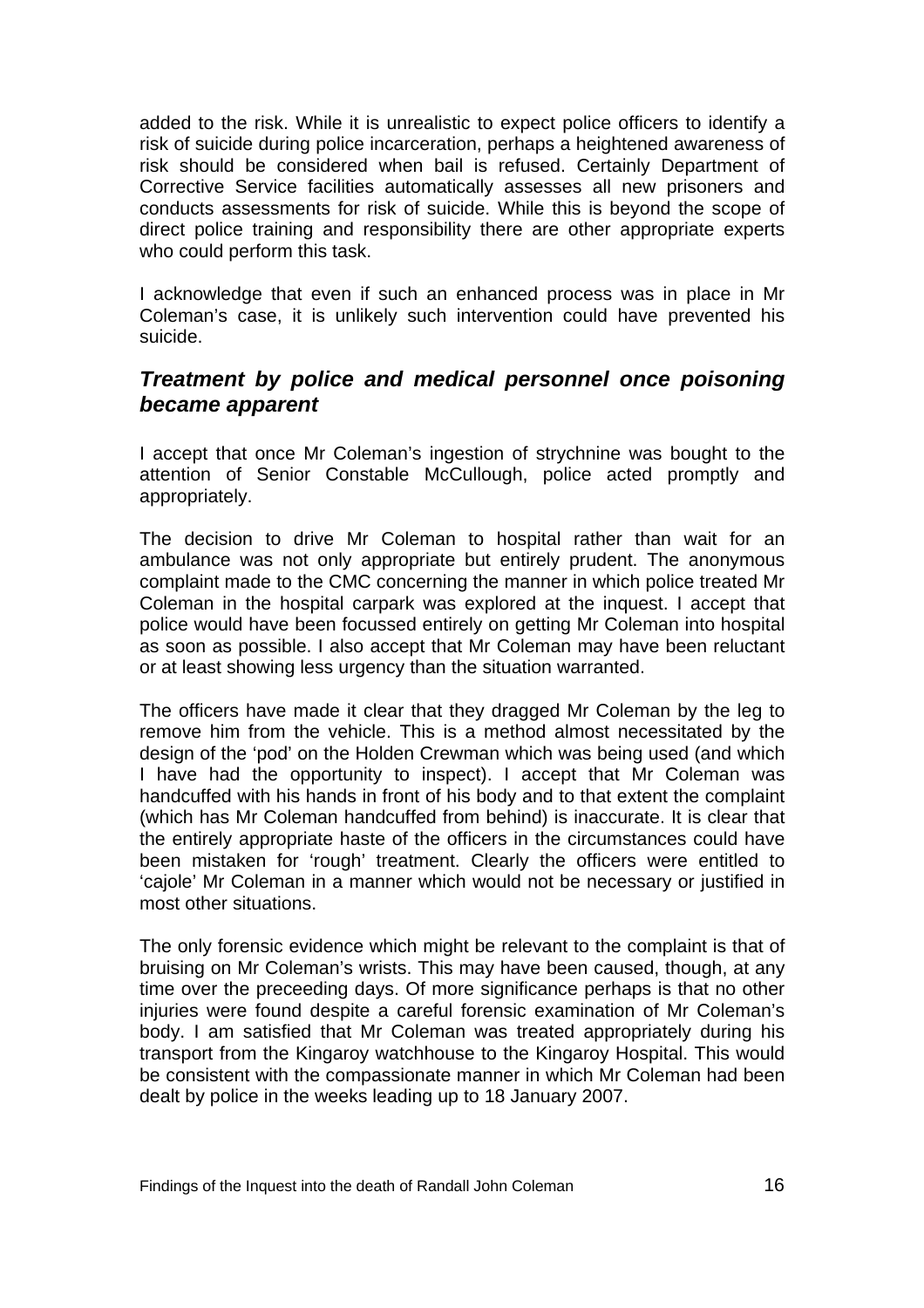When he was interviewed, Senior Constable McCullough raised concerns that medical staff at Kingaroy Hospital had not attended to Mr Coleman as expeditiously as he thought necessary. This was not something he raised with any vigour at the inquest. In the interim, and as noted earlier, a report was commissioned from Dr Don Buchanan.

Dr Buchanan was supplied with all relevant medical records and transcripts of interviews with medical personnel. Subsequent to considering that material Dr Buchanan expressed the following opinion:

*"It is difficult to see what more could have been done within this time frame. Time was taken up trying to identify the substance and making a diagnosis initially. Attempts to obtain advice about strychnine poisoning were interrupted by the patient beginning to deteriorate. Once it became clear that it was in fact strychnine poisoning, specific treatment was provided however the patient nevertheless succumbed. Given the circumstances, the timeliness and appropriateness of the medical treatment in my opinion was reasonable."* 

As can be seen, Dr Buchanan relied on evidence to the effect that Mr Coleman initially denied to medical staff at the hospital that the substance he had ingested was in fact strychnine. There is no basis on which this evidence would be rejected. It may have been that Mr Coleman was deliberately trying to prevent any effective treatment being afforded to him (as he later suggested). Whatever the reason, I accept that any initial delay in treatment was the result of Mr Coleman's denial and I therefore adapt Dr Buchanan's views as to the medical treatment afforded to Mr Coleman at Kingaroy Hospital.

#### *Conclusion*

An inquest is a very public examination of what is usually expected to be the most private occasion of a person's death. Where the death is a death in custody there is added scrutiny which is distressing to family and friends of the deceased as well as to the officers who were in contact with the person during his incarceration. It is necessary though to provide assurances that noone else was involved in his death and perhaps provide comments which might help prevent such death occurring in the future.

Mr Coleman was struggling in his personal life and was subject to an increasing burden of stressors. He had been recently diagnosed with depression and was taking mediation and receiving counselling. His personal problems worsened when he was unable to control his anger and repeatedly caused fear and injury to his partner Rita Ashby. This brought him into contact with police and the courts and ultimately into custody. It is clear that despite his final decision to end his life Mr Coleman remained devoted to Rita Ashby, and she to him.